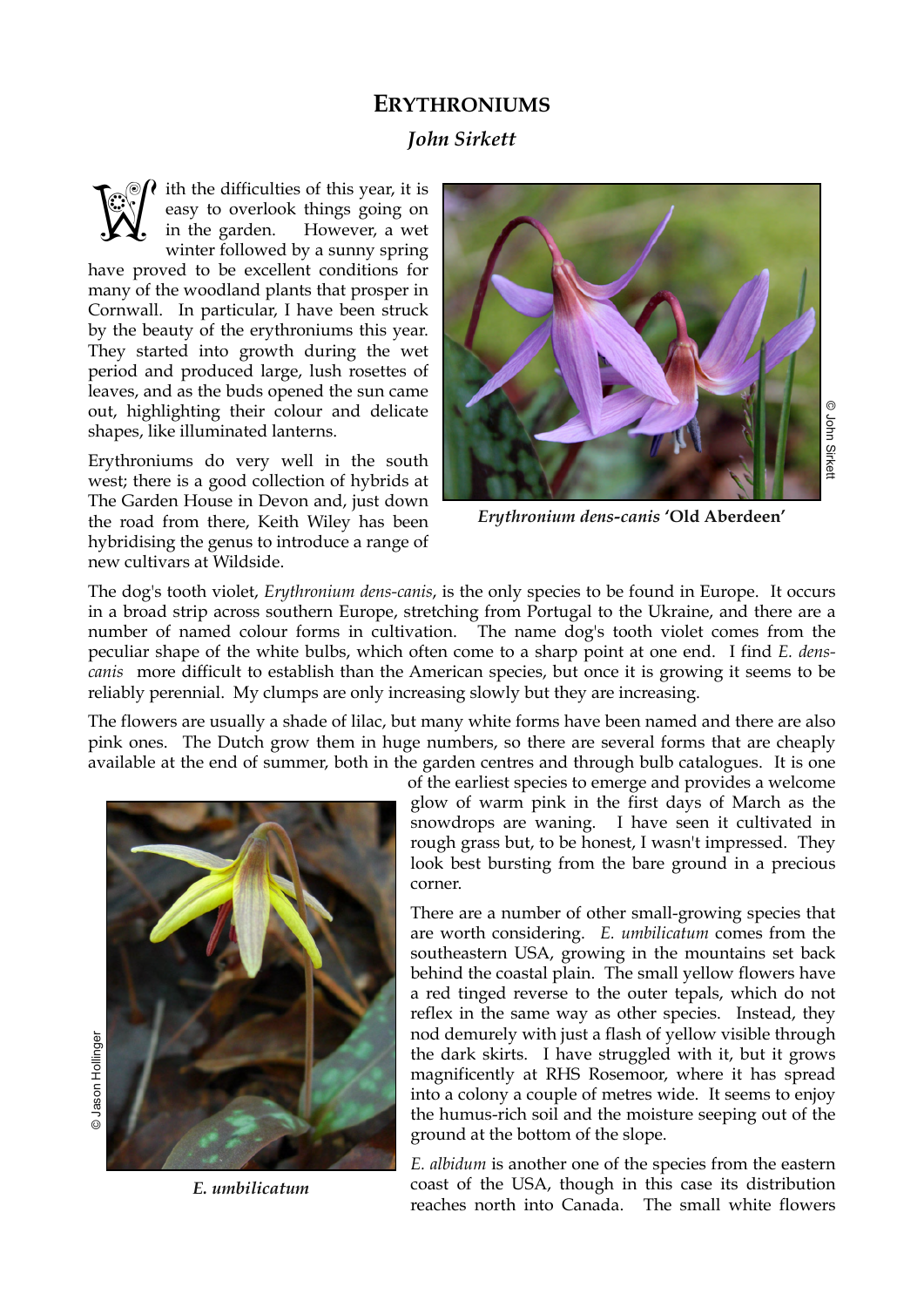also have a dark reverse and can appear grey in the low light of March. If the sun shines then the flowers reflex widely, revealing the sparkling white interior. It grows well in deep, moist soils and is one of the species that will spread into wide carpets in the right conditions.

The larger growing species and hybrids that we are used to seeing in our gardens come from the other side of the USA. The West Coast species tend to produce rounded clumps of leaves with clusters of tall spikes bearing reflexed flowers for several weeks in April. *E. californicum* comes from the mountains of northern California, where it grows in moist woodland beside streams. Although individual plants do not spread very far, it can carpet large areas of ground in its natural habitat, spreading by seed. It hasn't performed the same delightful feat in my garden yet (and I don't think it is going to) but it does produce seed, and if it is harvested and grown on in a pot then it



© John Sirkett © John Sirkett

*E. californicum*

as *E. dens-canis* is fading. The first bloom to open always seems to be eaten by a slug, but it can't taste good because it is rarely troubled after that.

Moving north into the mountains of Oregon, *E. oregonum* can have some of the best mottled leaves in the genus, with rich chestnut and green marbling the rosettes. The tall spikes produce white flowers, often with a goldenyellow heart. It is another species which sets seed easily, but seems to need some help to establish seedlings. Seed germinates easily in any good seed compost, and after the leaves of the tiny seedlings die down in the first summer the whole thing can be planted out to flower in a couple of years' time.

Seed is an important consideration with erythronium. Many of the species - especially those from the West Coast of the USA - will hybridise freely, and in recent decades a large number of new cultivars have been named and distributed. I particularly like the pink flowered hybrids. 'Rosalind' is delightful, the pink exterior fading to white in the centre, and 'Janice' has been very vigorous in the



*E. albidum*

can be increased fairly easily.

*E. tuolumnense* is another Californian species, though much rarer. It occurs only in a small area of Tuolumne County, along a single road. Fortunately, it is easily grown and the plant is very secure in cultivation, being both easily and cheaply available. It is the first of the west coast species to flower with me. The pure chrome yellow flowers appear just



*E. oregonum*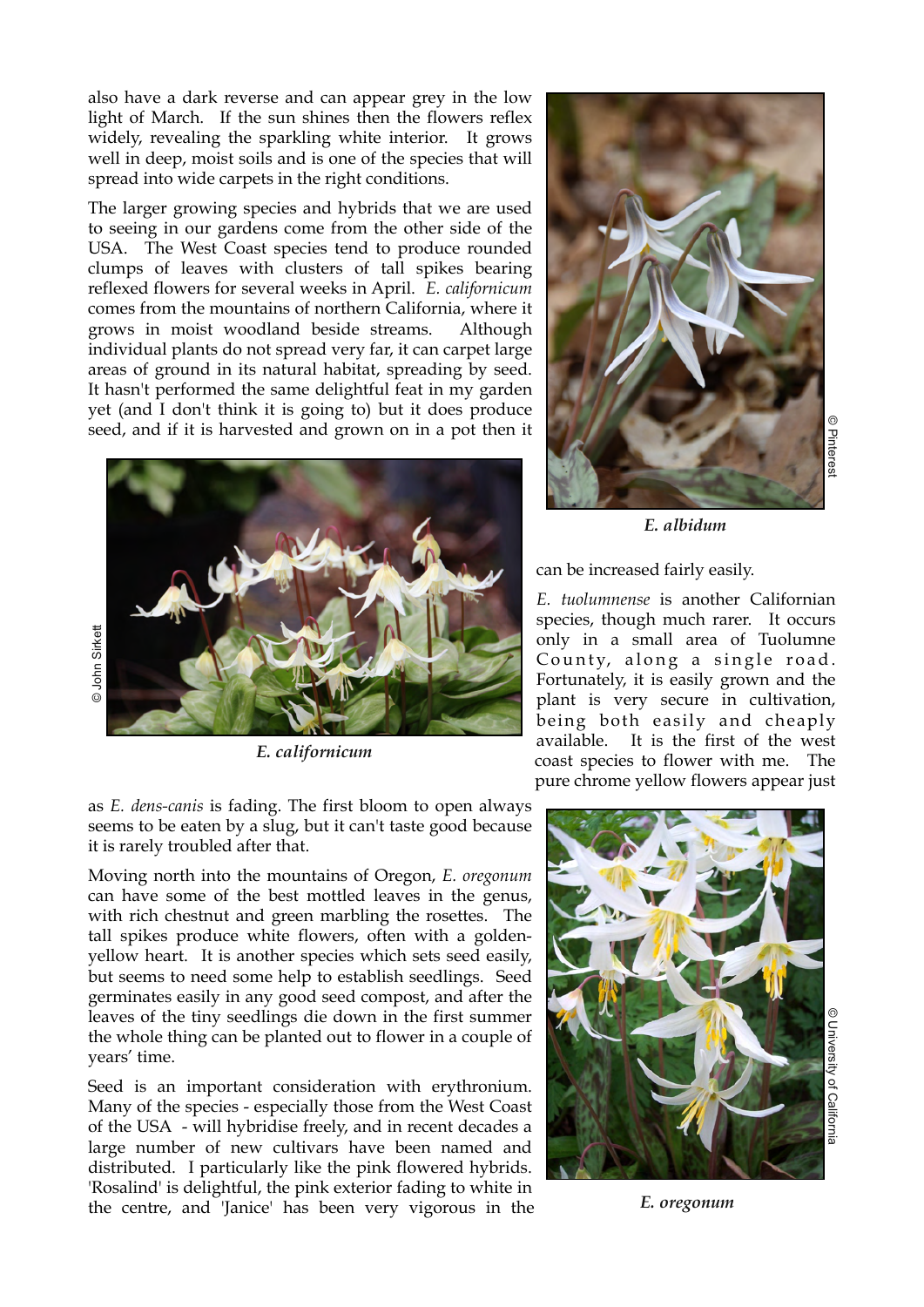garden. My single bulb has made a decent clump in only three years. My current favourite is 'Craigton Cover Girl' selected by Ian Young [see, appropriately, front cover].



*E.* **'Joanna'**

Many of the newer cultivars are available at Alpine Garden Society shows during the flowering season, and some of them are starting to appear in bulb catalogues. Hartside Nursery in Cumbria also specialise in the genus and plants are available by mail order. However, if you like a cup of coffee while browsing for plants, Harvington Nursery have produced a number of hybrid

*E.* 'Joanna' combines yellow and pink in a way that you might not expect to be delightful; however, it works and it's a good strong grower.

'Margaret Mathew' has also been vigorous here, producing masses of white flowers tinged with yellow. It was originally raised by E. B. Anderson but named by Kath Dryden.



© John Sirkett John Sirket

erythroniums that are being sold through garden centres. 'Harvington Snowgoose', 'Harvington Sunshine' and 'Harvington Wild Salmon' have all grown well here. Possibly 'Harvington Snowgoose' has been the most vigorous, but they have all been good.



*E.* **'White Beauty'**

I am sure that every garden can find space for a few erythronium. However, the genus has a further trick up its sleeve. If you have space, they can be planted en mass, covering the ground in light shade and giving a magnificent display. The Dutch have been very efficient in mass producing them and there are now a few cultivars that can be bought cheaply enough to repay a bit of extravagance. I am lucky that my birthday falls just as the bulb catalogues appear, and a few years ago I bought myself two hundred bulbs of *E.* 'Pagoda' from one of the wholesale catalogues. It cost about as much as it does to fill the van with diesel; even at the time, I thought that was good value. Now, as they bloom in waves under the trees, they are spectacularly good value. If you're keen to see the effect, RHS Wisley has massed plantings of 'Pagoda' which provide an astonishing display in spring.

*E.* 'White Beauty' is a little more expensive, but a hundred bulbs is still a modest investment: no more than you would pay for a couple of rhododendrons or a decent magnolia. I have a little patch growing under some camellias and every year I mean to add

© Meneerke Bloem © Meneerke Bloem